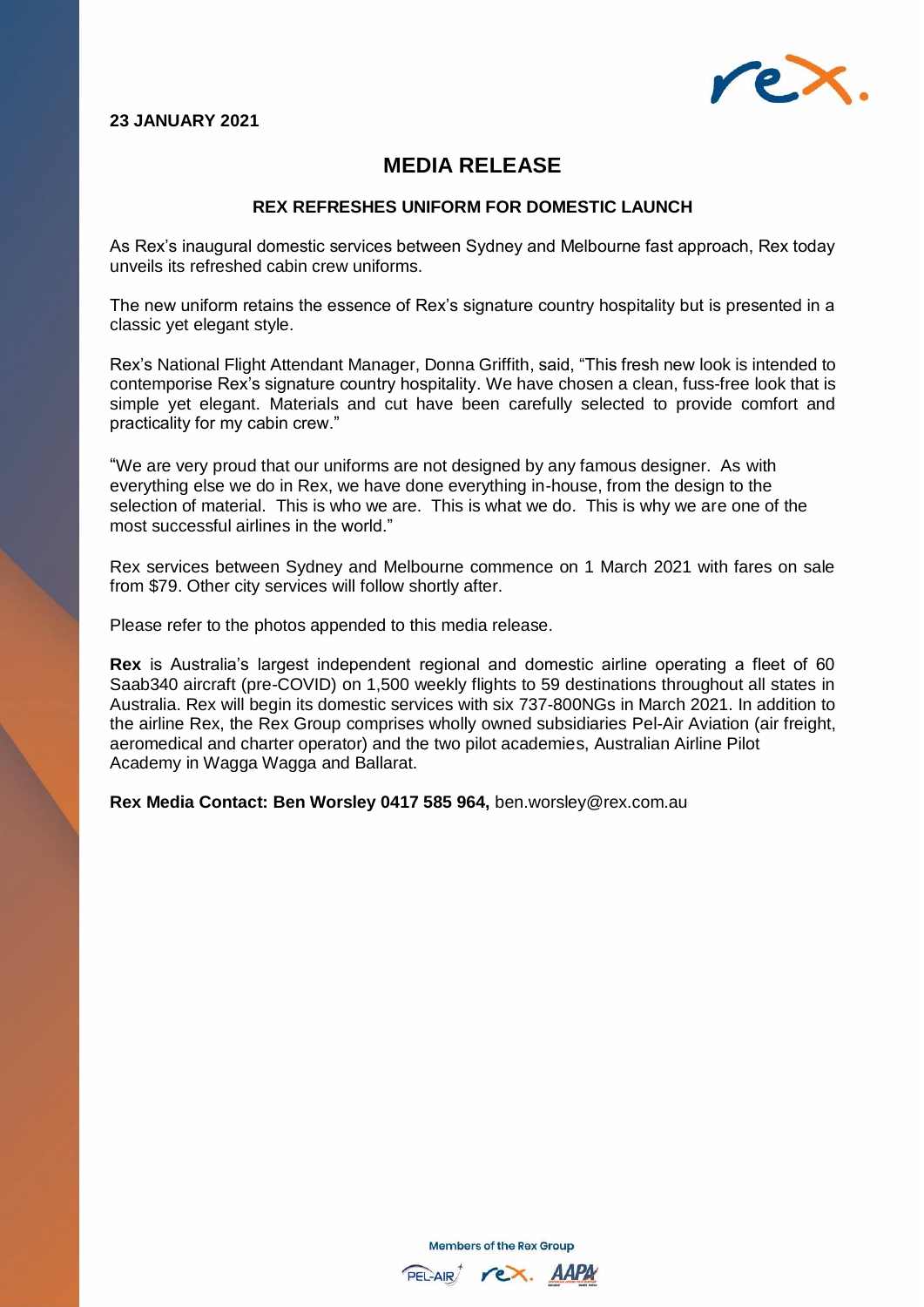

Members of the Rex Group